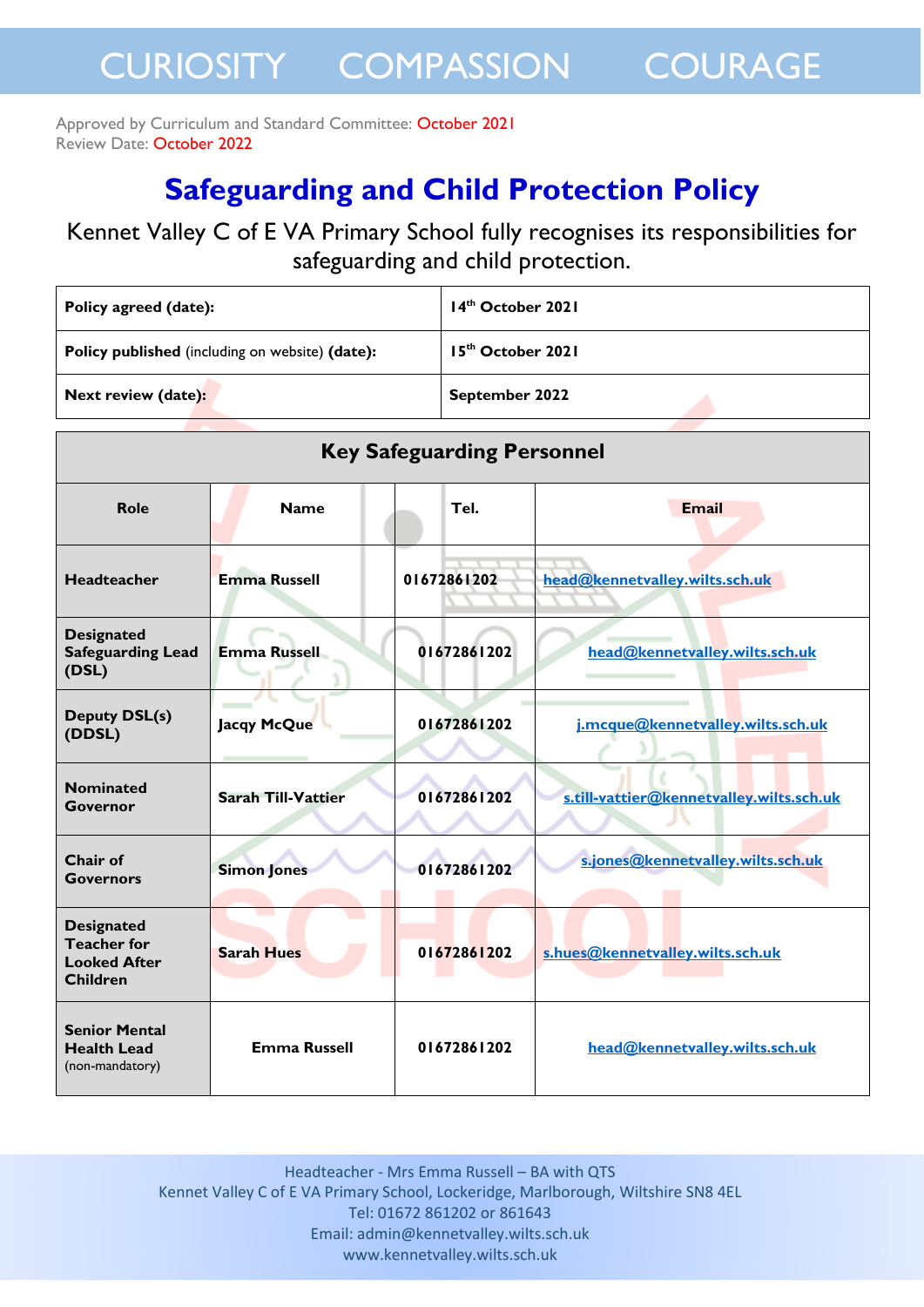#### **The key safeguarding responsibilities within each of the roles above are set out in Keeping Children Safe in Education 2021**

#### **Children's Social Care referrals:**

Multi-Agency Safeguarding Hub (MASH):

0300 456 0108 0300 456 0100

Out of hours:

If you believe a child is **at immediate risk** of significant harm or injury,

you **must** call the police on 999.

### **Introduction**

Kennet Valley C of EVA Primary School is committed to safeguarding and promoting the welfare of children. We will fulfil our local and national responsibilities as laid out in the following key documents:

- Working Together to Safeguard Children (2018)
- Keeping Children Safe in Education (2021)
- [The procedures of the](http://www.proceduresonline.com/birmingham/scb/) Safeguarding Vulnerable People Partnership (formerly WSCB)
- Information sharing Advice for practitioners providing safeguarding services to children, young people, parents and carers (2018)

The aim of this policy is to ensure:

- all our pupils are safe and protected from harm.
- safeguarding procedures are in place to help pupils to feel safe and learn to stay safe.
- adults in the school community are aware of the expected behaviours and the school's legal responsibilities in relation to safeguarding and child protection.

### **Scope**

Safeguarding children is defined as:

- ensuring that children grow up with the provision of safe and effective care
- acting to enable all children to have the best life chances
- preventing impairment of children's mental and physical health or development and
- protecting children from maltreatment.

The term 'safeguarding children' covers a range of measures including child protection procedures. It encompasses a whole-school preventative approach to keeping children safe, including online that incorporates pupil health and safety; school behaviour management and preventing peer on peer abuse; supporting pupils with medical conditions; Relationships, Sex and Health (RSHE) education and Personal, Social, Health and Economic (PSHE) education; providing first aid and site security.

Consequently, this policy is consistent with all other policies adopted by the governors and should be read alongside the following policies relevant to the safety and welfare of our pupils:

- Relationships, Sex and Health Education/PSHE
- Staff Behaviour Policy
- Teaching and Learning policy
- Whistleblowing policy
- Equality Statement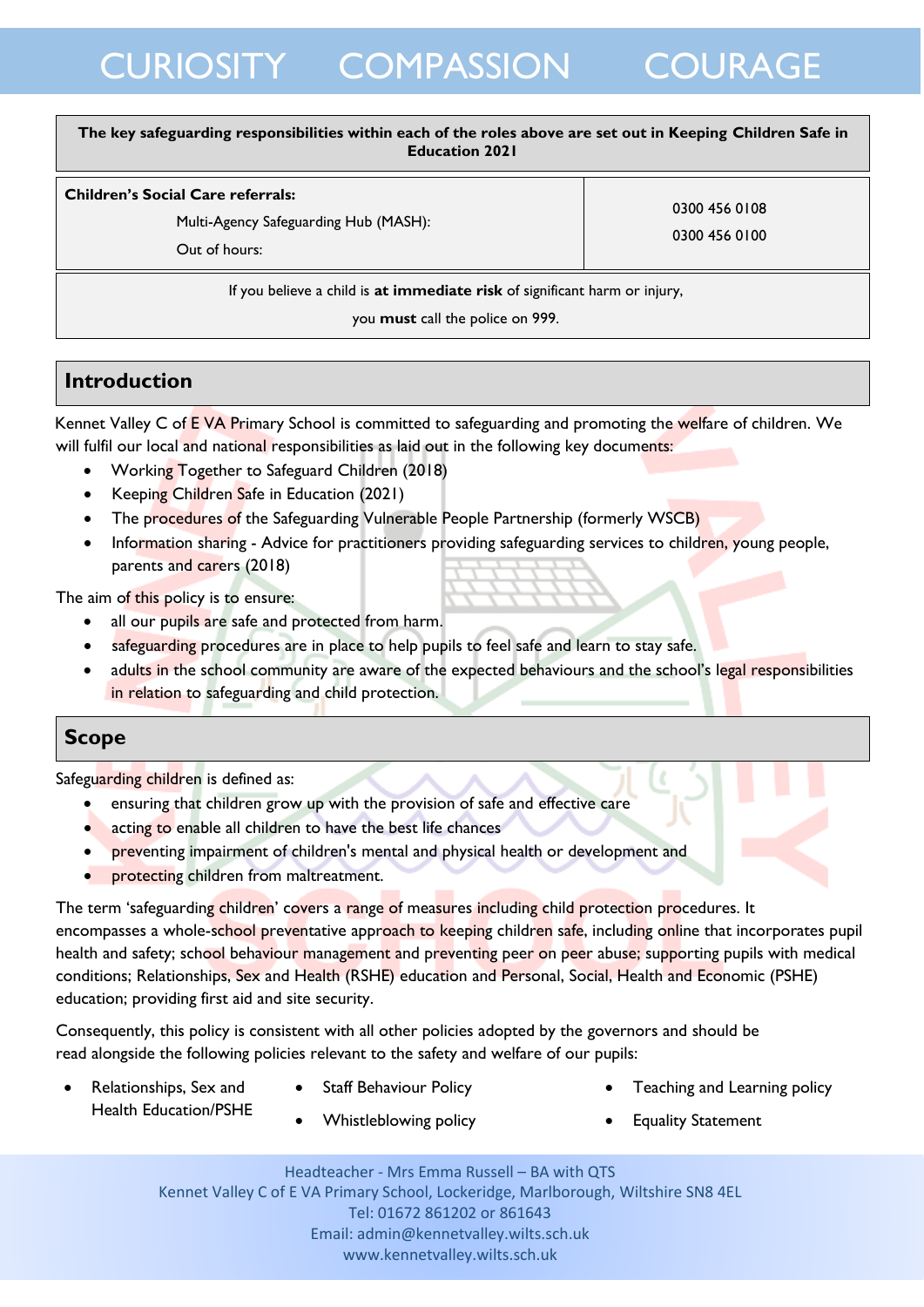

Administration of medicines

- Online safety policy
- Complaints policy
- Behaviour policy, incl. pupil use of mobile and smart technology
- SEND policy
- Health and safety policy

**This policy applies to all staff in our school.** For the purposes of this policy:

- **Staff** refers to all those working for or on behalf of the school, full time or part time, in a paid or regular voluntary capacity.
- **A volunteer** is a person who performs an activity that involves spending time, unpaid in school (except for approved expenses).
- **Parent** refers to birth parents and other adults who are in a parenting role, for example step-parents, foster carers and adoptive parents.
- **Child** refers to all children on our school roll and any child under the age of 18 who comes into contact with our school. This includes unborn babies.

**Any safeguarding concerns or disclosures of abuse relating to a child at school, outside of school and online are within the scope of this policy.**

### **Expectations**

All staff are:

- familiar with this safeguarding policy and have an opportunity to contribute to its review.
- alert to signs and indicators of possible abuse and wider safeguarding issues.
- able to record and report concerns as set out in this policy.
- able to deal with a disclosure of abuse from a child.
- involved in the implementation of individual education programmes, integrated support plans, child in need plans and interagency child protection plans as required.

In addition, all staff have read and understood Part 1 or Annex A of the latest version of Keeping Children Safe in Education (KCSiE 2021). School leaders and staff who work directly with children have also read Annex B and Part 5.

#### **Governors**

As key strategic decision makers and vision setters for the school, the governors will make sure that our policies and procedures are in line with national and local safeguarding requirements. Governors will work with the senior leaders to make sure the following safeguarding essentials are in place:

| <b>Training/Teaching</b>                                                                                                                      | <b>Policy/Procedures</b>                                             | <b>Staffing</b>                                                                                                                          |
|-----------------------------------------------------------------------------------------------------------------------------------------------|----------------------------------------------------------------------|------------------------------------------------------------------------------------------------------------------------------------------|
| Whole school approach to broad<br>and balanced curriculum embedding<br>safeguarding teaching<br>D/DSL training<br>Designated teacher training | Peer on Peer abuse<br>Pupil voice<br>Online safety<br>Whistleblowing | Designated Safeguarding Lead (DSL)<br>who is a senior member of the<br>leadership team.<br>Deputy Designated Safeguarding<br>Lead (DDSL) |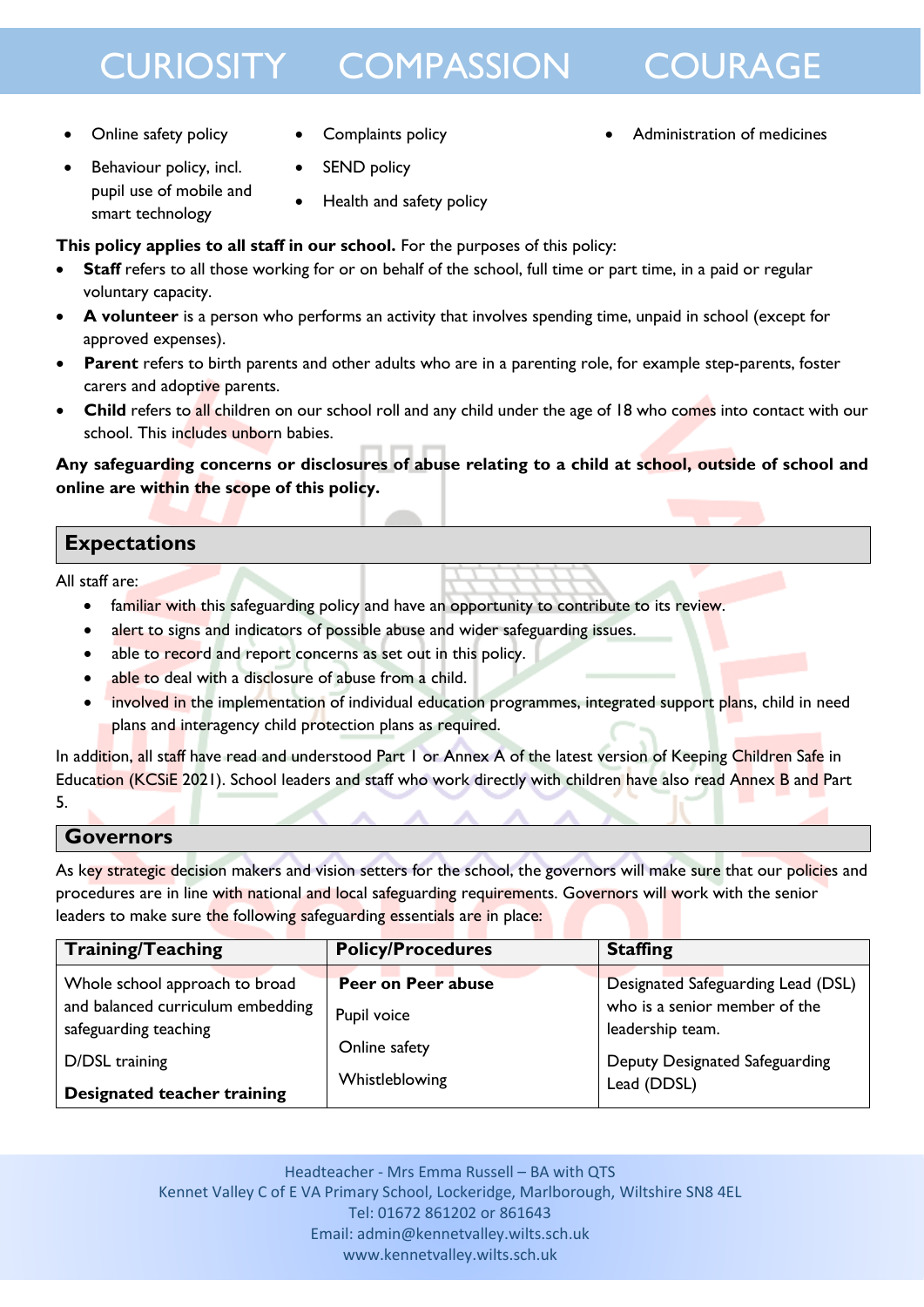| KCSiE Part 1 or Annex A (and<br>Annex B and Part 5 for staff working<br>directly with children) | Staff Behaviour Policy (for safer<br>working practice), incl. low-level<br>concerns about staff conduct | Designated teacher for children<br>looked-after (even if there are no<br>LAC on roll) |  |  |
|-------------------------------------------------------------------------------------------------|---------------------------------------------------------------------------------------------------------|---------------------------------------------------------------------------------------|--|--|
| Staff training, including regular<br>safeguarding updates                                       | Early help                                                                                              | Senior mental health lead                                                             |  |  |
| Children taught about keeping safe<br>online                                                    | <b>Mental Health</b><br>Multi-agency working                                                            | Pastoral and well-being staff                                                         |  |  |
| Online safety training for staff                                                                | Children missing out on education<br>(CMOE) and Children Missing                                        |                                                                                       |  |  |
| Preventing radicalisation                                                                       | Education (CME)                                                                                         |                                                                                       |  |  |
| Teaching staff confidence to deliver<br>RSHE/PSHE to all pupils                                 | Children with SEND and a<br>physical health issue                                                       |                                                                                       |  |  |
| Annual review of online safety<br>arrangements                                                  | Reporting abuse, incl. dealing<br>with a child at immediate risk /<br><b>SVPP</b> procedures            |                                                                                       |  |  |
|                                                                                                 | Honour based abuse (HBA)                                                                                |                                                                                       |  |  |
|                                                                                                 | Female Genital Mutilation (FGM)                                                                         |                                                                                       |  |  |
|                                                                                                 | <b>Behaviour policy</b>                                                                                 |                                                                                       |  |  |
|                                                                                                 | <b>Relationships, Sex and Health</b><br><b>Education (RSHE) policy</b>                                  |                                                                                       |  |  |
|                                                                                                 | Staff contribution to policy                                                                            |                                                                                       |  |  |
|                                                                                                 | Safeguarding policy review                                                                              |                                                                                       |  |  |
| Concerns and allegations management                                                             |                                                                                                         |                                                                                       |  |  |

Our chair of governors is responsible for liaising with the local authority Designated Officer for Allegations (DOfA) and other partner agencies in the event of an allegation of abuse being made against the Headteacher.

See also 'Managing concerns and allegations against staff'.

### **Audit**

The nominated governor (NG) for safeguarding collaborates with the Headteacher and the D/DSL to complete an annual safeguarding audit return to the local authority.

### **Safer Recruitment**

Our governors monitor the school's safer recruitment practice, including the Single Central Record.

### **Monitoring and review**

Governors ensure that safeguarding is an agenda item for every full governing body meeting.

The Headteacher ensures that safeguarding is an agenda item for every staff meeting.

This policy is reviewed annually or earlier as required by changes to legislation or statutory guidance.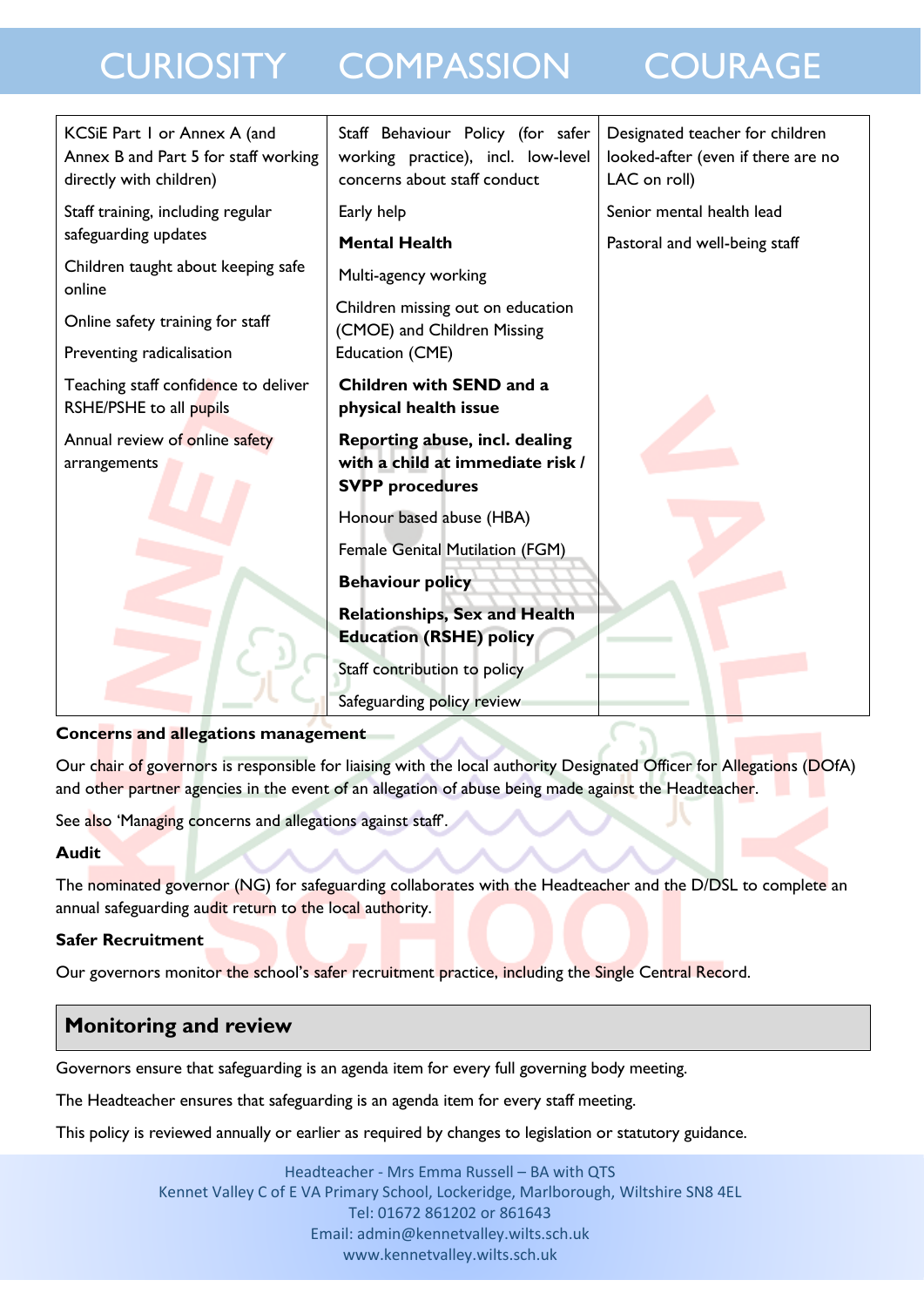The nominated governor meets the DSL every term (six times a year) to monitor the effectiveness of this policy.

### **Mandatory procedures – Staff and adults at school**

#### **Safer recruitment**

All staff are subject to safer recruitment processes and checks and we follow the guidance set out in Part 3 of KCSiE (2021).

At Kennet Valley C of E VA Primary School, we scrutinise all applications for paid or voluntary posts. We undertake interviews and make appropriate checks through the Disclosure and Barring Service (DBS). We maintain a single central record (SCR) of the essential checks as set out in KCSiE, that have been carried out and certificates obtained. The SCR applies to:

- all staff (including supply staff, and teacher trainees on salaried routes) who work at the school.
- all governors

See also Training.

#### **Staff Behaviour Policy (for safer working practice)**

Kennet Valley C of E VA Primary School is committed to positive academic, social and emotional outcomes for our pupils underpinned by a strong safeguarding ethos. We are equally committed to the protection and welfare of our staff, who are expected to adhere to the highest standards of professional behaviour.

The Staff Behaviour Policy sets out staff behaviours that should be avoided as well as those that constitute safe practice and supports our commitment to safeguarding children.

#### **Teaching staff are additionally expected to act within the guidance of the 'personal and professional conduct' section of the Teachers' Standards.**

#### **Identifying the signs**

All staff know how to recognise and are alert to the signs of neglect and abuse and wider safeguarding issues, including but not limited to child on child sexual violence and harassment, peer on peer abuse and exploitation. Definitions of abuse, set out in 'What to do if you're worried a child is being abused - Advice for practitioners' (2015), 'Keeping Children Safe in Education' (2021) and Sexual violence and sexual harassment between children in schools (2021) along with notes from safeguarding training, are important reference documents for all staff. Every member of staff is provided with a copy of Part 1 or Annex A of KCSiE which they are required to read, and which also includes supporting guidance about several specific safeguarding issues. Staff who work directly with children are also required to read Annex B and Part 5 of KCSiE (2021).

#### **Responding to concerns/disclosures of abuse**

**Flowcharts provided by the SVPP that set out the required procedure for staff to follow when they have a safeguarding concern about a child are displayed in the staffroom and adult cloakrooms for easy reference.** 

Staff adhere to the organisation's safeguarding training requirements when concerned about abuse or when responding to a disclosure of abuse. Staff understand that they must NOT: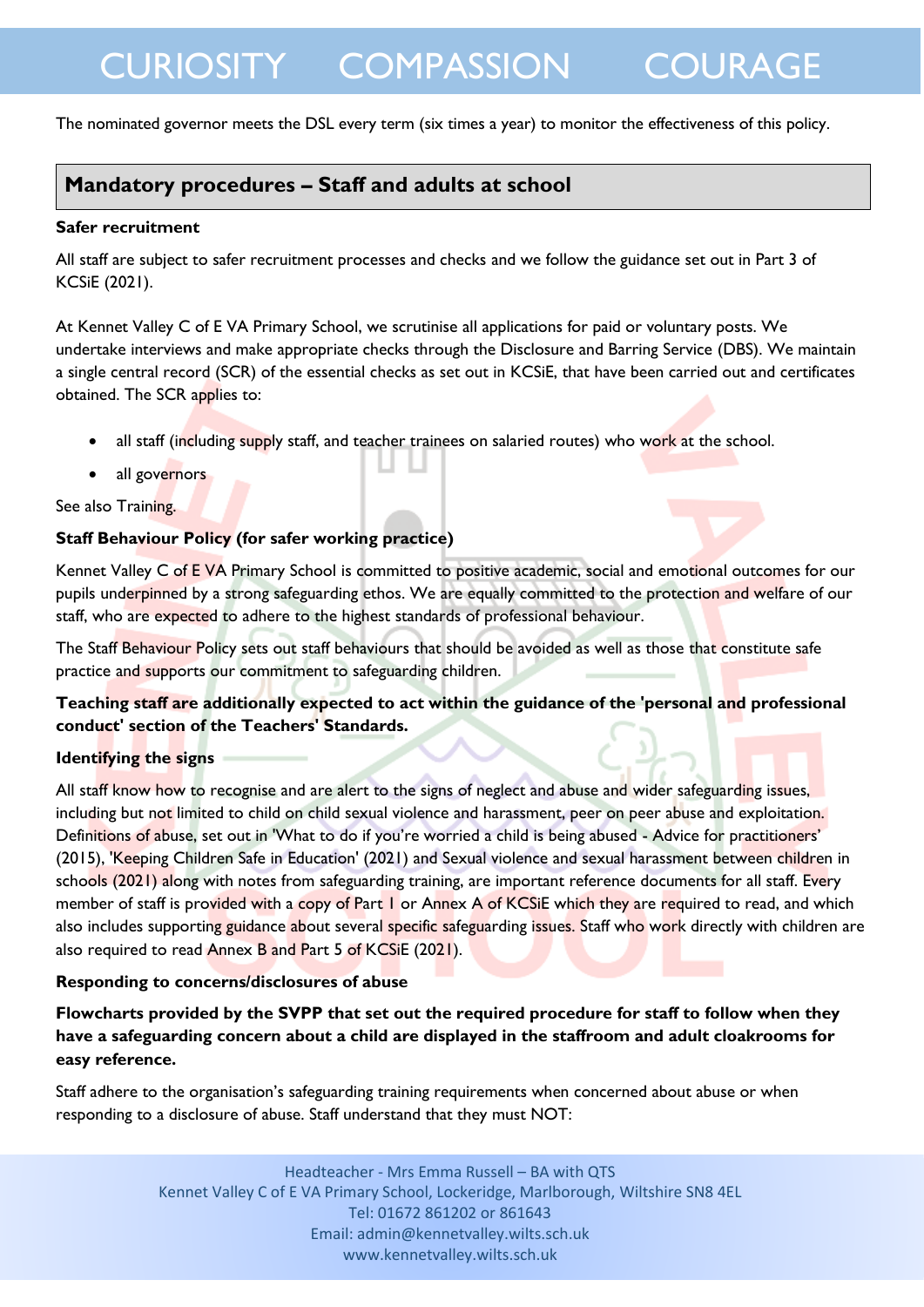- take photographs of any injuries.
- postpone or delay the opportunity for the child to talk.
- take notes while the child is speaking or ask the child to write an account.
- try to investigate the allegation.
- promise confidentiality eg say they will keep 'the secret'.
- approach or inform the alleged abuser.

All staff record any concern about or disclosure by a pupil of abuse or neglect and report this to the D/DSL using the standard form. It is the responsibility of each adult in school to ensure that the D/DSL receives the record of concern without delay. In the absence of the D/DSL, staff members know to speak directly to the MASH. In some circumstances, the D/DSL or member of staff seeks advice by ringing the MASH for advice.

The D/DSL will liaise with safeguarding partners and work with other agencies in line with Working Together (2018) and will refer to National Police Chief's Council guidance for schools to understand when they should consider calling the police.

The D/DSL will provide as much information as possible as part of the referral process. This will allow any assessment to consider all the available evidence and enable a contextual approach to address such harm.

During term time, the DSL or the DDSL is always available during school hours for staff to discuss any safeguarding concerns.

The voice of the child is central to our safeguarding practice and pupils are encouraged to express and have their views given due weight in all matters affecting them.

#### **Online safety**

Online safety is a running and interrelated theme which is reflected in our policies and procedures. Children are taught about safeguarding, including online safety. Online safety is considered as part of our whole school safeguarding approach and wider staff training and curriculum planning. A personalised or contextualised approach is taken for more vulnerable children, victims of abuse and some children with SEND.

Kennet Valley C of E VA Primary School acknowledges the fact many children have unlimited and unrestricted access to the internet via mobile phone networks, the school will follow its policy on the use of mobile and smart technology in school to safeguard children and will follow peer on peer abuse procedures when mobile phones are used by a child whilst in school to sexually harass their peers via their mobile and smart technology, share indecent images: consensually and non-consensually (often via large chat groups), and view and share pornography and other harmful content.

#### **Managing concerns and allegations against staff (including supply teachers, volunteers and contractors)**

Kennet Valley C of E VA Primary School follows the procedure set out by the SVPP 'Allegations against adults' flowchart which is displayed in the staffroom and adult cloakrooms for easy reference.

Where anyone in the school has a concern about the behaviour of an adult who works or volunteers at the school, including supply staff and contractors, they must immediately consult the Headteacher/Principal who will refer to the local authority Designated Officer for Allegations (DOFA).

Any concern or allegation against the Headteacher/Principal will be reported to the Chair of Governors without informing the Headteacher/Principal.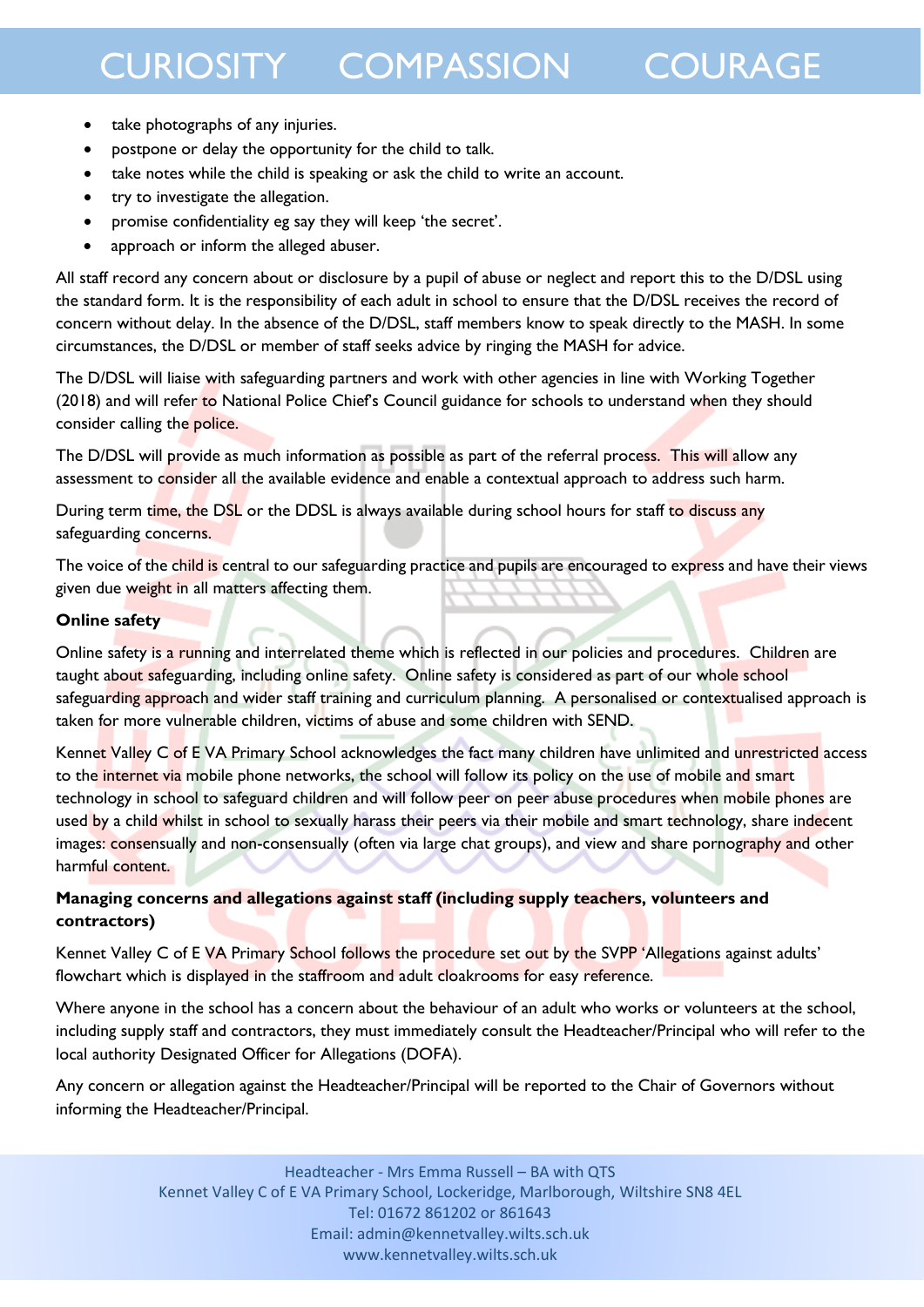All staff must remember that the welfare of a child is paramount and must not delay raising concerns for fear a report could jeopardise their colleague's career. Kennet Valley C of E VA Primary School promotes an open and transparent culture in which all concerns about adults working in or on behalf of the school (including supply teachers, volunteers and contractors) are dealt with promptly and appropriately.

Any allegation of abuse will be dealt with in a fair and consistent way that provides effective protection for the child and at the same time supports the person who is the subject of the allegation.

In addition to the concern/allegation management process, the school's DSL will also refer suspected abuse to the MASH as described in 'responding to a concern.'

All members of staff and volunteers have read and signed to confirm they have understood the school's Staff Behaviour Policy (for safer working practice), all supply staff and contractors are made aware of expectations of their behaviour.

Concerns and allegations reported relating to supply staff and contractors will be notified to their employers for investigation and potential referral to DOFA.

Kennet Valley C of E VA Primary School will appoint a 'case manager' to lead any investigation where the reported allegation does not meet the allegations threshold to consider a referral to the DOFA. This is the headteacher or where the headteacher is the subject of an allegation, the chair of governors.

#### **Managing low-level concerns about adults**

Kennet Valley C of E VA Primary School operates a 'low-level' concerns policy in accordance with KCSIE. 'Low-level' refers to behaviour that is: inconsistent with expectations set out in the Staff Behaviour Policy, including inappropriate conduct outside of work, and/or does not meet the allegations threshold, or is otherwise not considered serious enough to consider a referral to the DOfA.

All low-level concerns will be reported to the headteacher; low-level concerns about the headteacher will be reported to the chair of governors.

The school will:

- **e** ensure all staff are clear about what appropriate behaviour is (as set out in the Staff Behaviour Policy), and are confident in distinguishing expected and appropriate behaviour from concerning, problematic or inappropriate behaviour, in themselves and others;
- **•** empower staff to share any low-level safeguarding concerns;
- provide a responsive, sensitive and proportionate handling of such concerns when they are raised, for both the child/ren and the adult; and,
- respond to reports of low-level concerns in accordance with our HR conduct procedures by addressing unprofessional behaviour and support the individual to correct it at an early stage. If the concern has been raised via a third party, the headteacher will collect as much evidence as possible by speaking:
	- $\circ$  directly to the person who raised the concern, unless it has been raised anonymously;
	- o to the individual involved and any witnesses.

Reporting low-level concerns helps to create and embed a culture of openness, trust and transparency in which the school's values and expected behaviour are constantly lived, monitored and reinforced by all staff.

Staff are encouraged to self-refer where they have found themselves in a situation which could be misinterpreted, might appear compromising to others, and/or on reflection they believe they have behaved in such a way that they consider falls below the expected professional standards.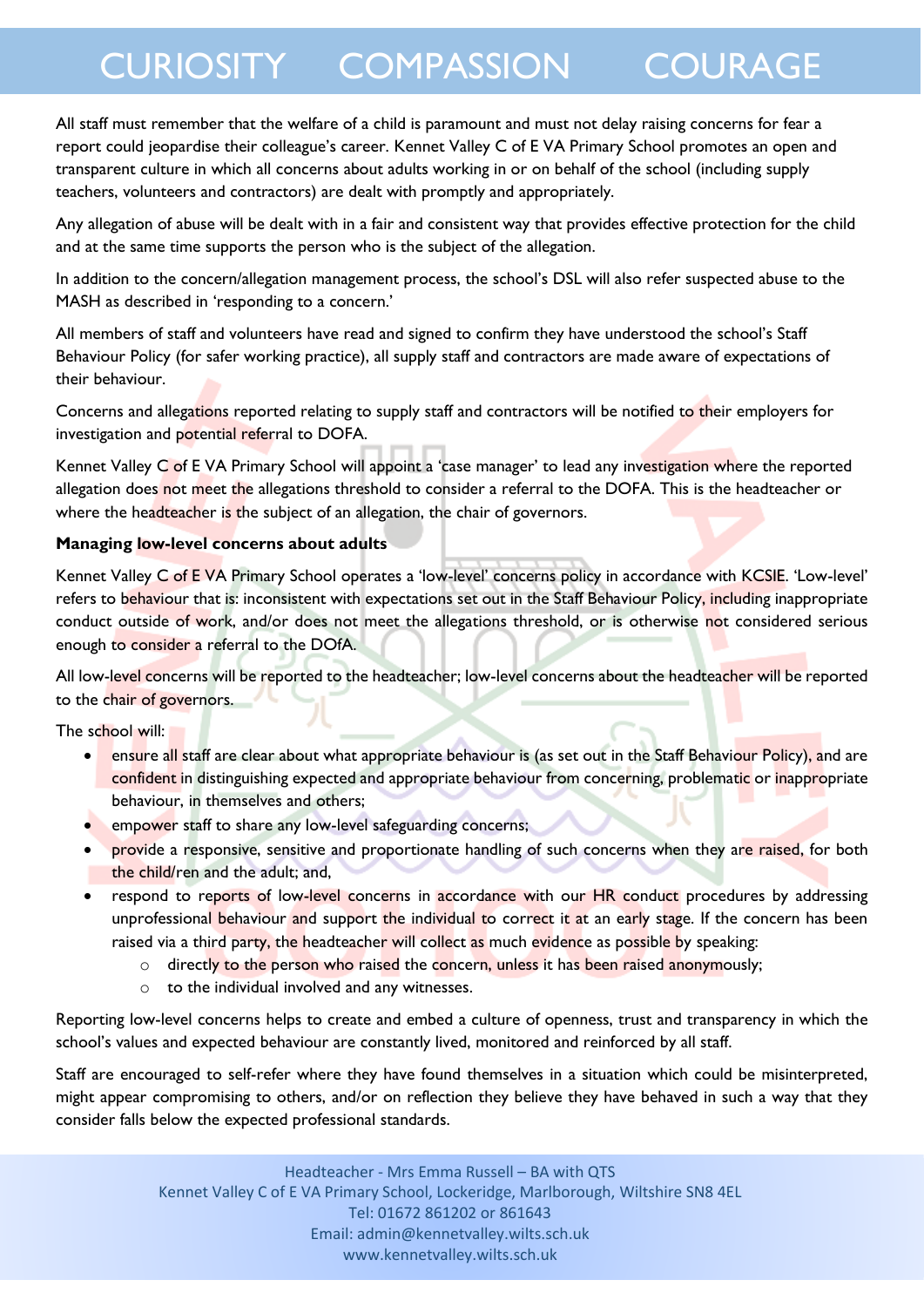All low-level concerns will be recorded in writing, retained and reviewed to help recognise any weakness in the school safeguarding system so that potential patterns of concerning, problematic or inappropriate behaviour can be identified.

#### **Whistleblowing**

All staff and pupils can raise concerns about poor or unsafe practice and potential failures in the school safeguarding regime. Our whistleblowing procedures, which are reflected in staff training and our Staff Behaviour Policy, and shared with pupils are in place for such concerns to be raised with the Headteacher.

If a staff member feels unable to raise an issue with the Headteacher or feels that their genuine concerns are not being addressed, other whistleblowing channels are open to them:

- The NSPCC whistleblowing helpline Staff can call: 0800 028 0285 from 08:00 to 20:00, Monday to Friday, or email help@nspcc.org.uk.
- A member of the governing body: Simon Jones (co-chair of Governors)

#### **Escalation of concerns**

Effective working together depends on an open approach and honest relationships between colleagues and between agencies.

Staff must be confident and able to professionally disagree and challenge decision-making as an entirely legitimate activity; a part of our professional responsibility to promote the best safeguarding practice. Staff are encouraged to press for re-consideration if they believe a decision to act/not act in response to a concern raised about a child is wrong. In such cases the SVPP Case Resolution Protocol is used if necessary.

If we are on the receiving end of a professional challenge, we see this as an opportunity to reflect on our decision making.

#### **Record keeping and information sharing**

The school:

- liaises with partner organisations Wiltshire Council to ensure any safeguarding records for learners are shared on transition:
	- o by the setting/school/organisation previously attended by the child.
		- o by our DSL when the child leaves our school.

For any child dual-registered with another school/setting/organisation, the school continues to be responsible for the safeguarding of the placed pupil thus the DSL will regularly liaise with the DSL at that base to ensure information is shared in the child's best interests. This includes contextual safeguarding information about relationships that young people form in their neighbourhoods, schools and online to enable assessment and intervention to happen within these extra-familial contexts.

- keeps clear and comprehensive written records of all pupil safeguarding and child protection concerns using a standard recording form, with a body map, including how the concern was followed up and resolved as well as a note of any action taken, decisions reached and the outcome.
- ensures all pupil safeguarding and child protection records are kept securely in a locked location.
- ensures the records incorporate the wishes and views of the pupil.

The D/DSL acts in accordance with Information Sharing – Department for Education (DfE) (2018) and in line with the Wiltshire Council Record Keeping Guidance which includes details about file retention. Information about pupils at risk of harm is shared with members of staff in keeping with the seven golden rules to sharing information in the DfE guidance.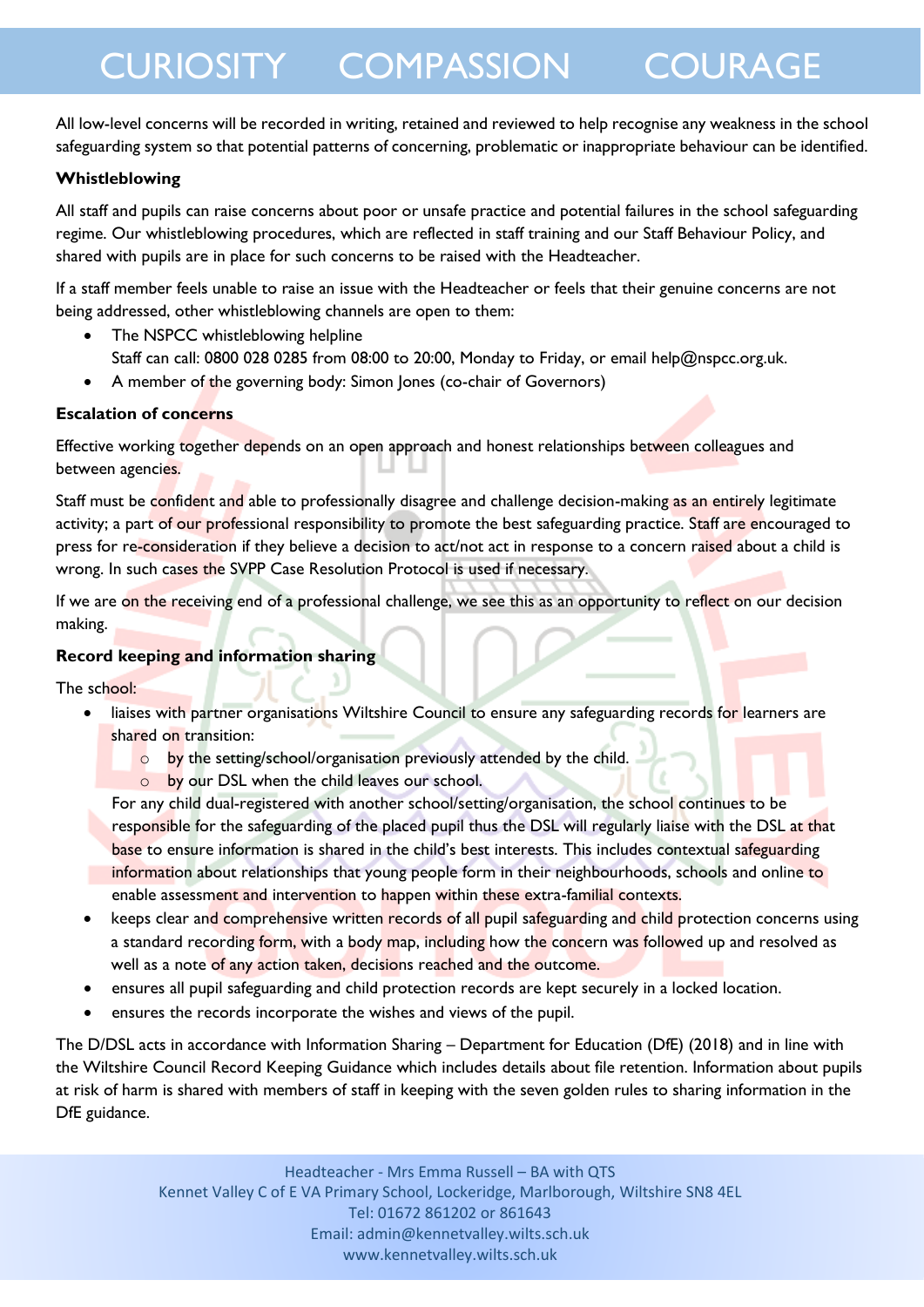We are committed to work in partnership with parents and carers. In most situations, we will discuss initial concerns with them. However, the D/DSL will not share information where there are concerns that if so doing would:

- place a child at increased risk of significant harm
- place an adult at increased risk of serious harm
- prejudice the prevention, detection or prosecution of a serious crime
- lead to unjustified delay in making enquiries about allegations of significant harm to a child, or serious harm to an adult.

When we become aware that a child is being privately fostered, we remind the carer/parent of their legal duty to notify Wiltshire Children's Social Care. We follow this up by contacting Children's Social Care directly.

#### **Visitors**

All visitors complete a signing in/out process, wear a school ID badge and are provided with key safeguarding information including the contact details of safeguarding personnel in school.

Scheduled visitors in a professional role (eg fire officer, police, NSPCC staff) are asked to provide evidence of their role and employment details (usually an identity badge) upon arrival at school. Careful consideration is given to the suitability of any external organisations. School complete an assessment of the education value, the age appropriateness of what is going to be delivered by the scheduled visitor prior to booking a visit.

If the visit is unscheduled and the visitor is unknown to the school, we will contact the relevant organisation to verify the individual's identity, if necessary.

#### **Off site visits and exchange visits**

We carry out a risk assessment prior to any off-site visit and designate the specific roles and responsibilities of each adult, whether employed or volunteers.

Where there are safeguarding concerns or allegations that happen offsite, staff will follow the procedures described above and in the SVPP flowcharts as appropriate. A copy of the flowcharts is taken on off-site visits for reference.

Any adult over 18 in a host family will be subject to DBS checks. We work with partner schools abroad to ensure that similar assurances are undertaken prior to any overseas visit by our pupils.

### **Mandatory procedures – Supporting children**

#### **A culture of listening to children**

We have a whole school approach to listening to children and have systems in place which create an environment where children feel safe to share their concerns and worries and know they will be taken seriously. These systems operate with the best interests of the child at their heart.

Children can safely express their views and give feedback. The school's safeguarding team are clearly identifiable to our pupils. We regularly gather pupil voice via forums and surveys, this data informs our practice and policies.

#### **Curriculum – teaching about safeguarding**

Our pupils access a broad and balanced curriculum that promotes their spiritual, moral, cultural, mental and physical development, and prepares them for the opportunities, responsibilities and experiences of life.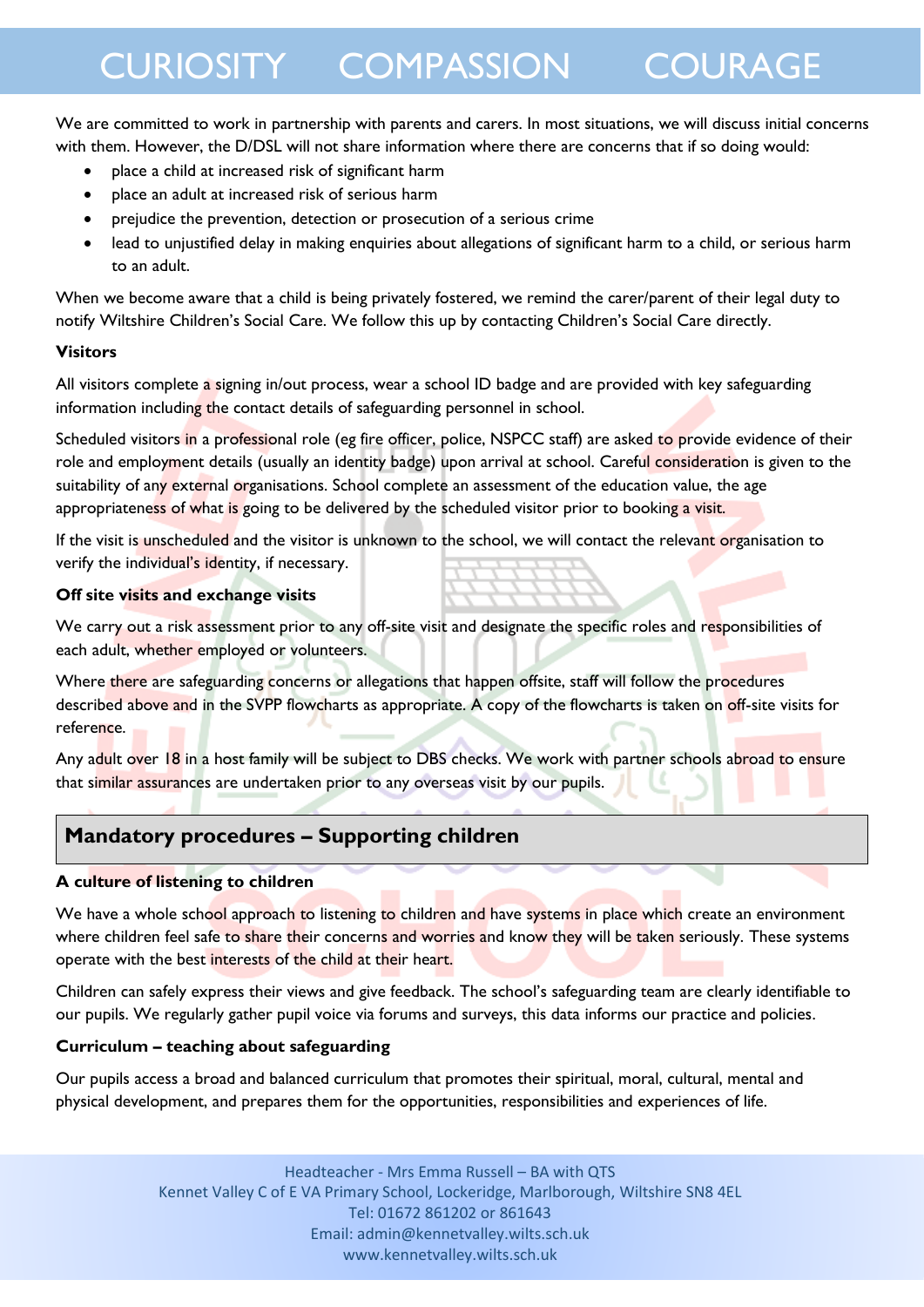We provide opportunities for pupils to develop skills, concepts, attitudes and knowledge that promote their safety, and well-being. The PSHE and citizenship curriculum, incorporating Relationships, Sex and Health (RSHE) education specifically includes the following objectives:

- Developing pupil self-esteem and communication skills
- Developing strategies for self-protection including online safety
- Developing a sense of the boundaries between appropriate and inappropriate behaviour in adults and within peer relationships (positive relationships and consent)

#### **Remote learning**

If the school is required to change the way provision to children is offered due to exceptional circumstances eg during a pandemic lockdown, self-isolation, staff responsibilities to remain alert to the signs and risks of abuse to children will continue to apply. In such circumstances:

The DSL will:

- work closely with social care and partner agencies to support children in these circumstances and to identify children who may be at risk for the first time and/or benefit from additional support
- use specific local and national guidance about safeguarding in such circumstances to inform practice eg UK Safer internet centre guidance, DfE safeguarding and remote education and will ensure staff, children, and families are provided with written:
	- o amended DSL arrangements as required (names, location and contact details)
	- o temporary changes to procedures for working with children eg online.
	- o amended procedures for reporting concerns
	- o safeguarding training arrangements
	- o timescales for such changes so that all children, families and staff understand when such arrangements will end, and arrangements revert to those in place prior to the events leading to the need for the temporary changes.

We will ensure the curriculum we offer during such circumstances, continues to promote learners' spiritual, moral, cultural, mental and physical development.

#### **Early help**

At Kennet Valley C of E VA Primary School all our staff can identify children who may benefit from early help as a problem emerges and discuss this with the D/DSL.

The D/DSL uses:

- The Digital Assessment and Referral Tool as appropriate as part of a holistic assessment of the child's needs.
- The Multi-Agency Thresholds guidance for Safeguarding Children on the Safeguarding Vulnerable People Partnership (SVPP) website about suitable action to take when a pupil has been identified as making inadequate progress or having an unmet need.
- Liaises with Wiltshire SEND service
- Various resources to identify and respond to harmful sexual behaviour

#### **Children with Special Education Needs and Disabilities (SEND) or physical health issues**

Pupils with additional needs or certain health conditions face an increased risk of abuse and neglect. Staff take extra care to interpret correctly apparent signs of abuse or neglect. We never assume that behaviour, mood or injury relates to the pupil's additional needs without further exploration. Staff understand that additional challenges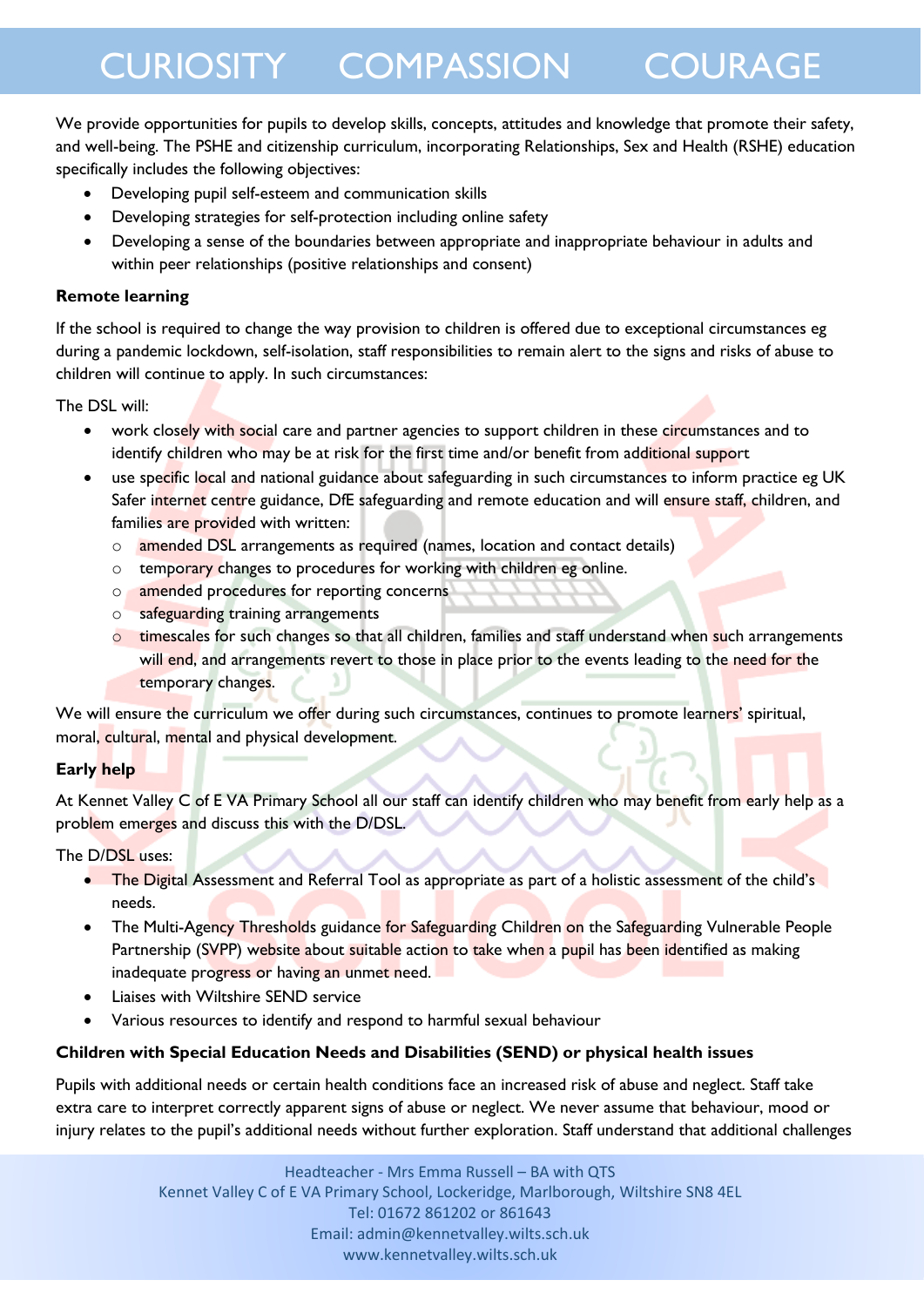can exist when recognising abuse and neglect in pupils with SEND, including communication barriers. Staff recognise that children with SEND are also at a higher risk of peer group isolation and can be disproportionately affected by bullying (including prejudiced-based bullying).

To address those additional challenges, extra pastoral support is considered for children with SEND or physical health issues and they are also encouraged to discuss their concerns. The D/DSL works with the Special Educational Needs Co-ordinator (SENCo) to identify pupils with additional communication needs and whenever possible, these pupils are given the chance to express themselves to a member of staff with appropriate communication skills.

#### **The use of 'reasonable force' in school**

There are circumstances when it is appropriate for staff to use reasonable force to safeguard children. The term 'reasonable force' covers the broad range of actions used by staff that involve a degree of physical contact to control or restrain children. This can range from guiding a child to safety by the arm, to more extreme circumstances such as breaking up a fight or where a young person needs to be restrained to prevent violence or injury. 'Reasonable' in these circumstances means 'using no more force than is needed'. The use of force may involve either passive physical contact, such as standing between pupils or blocking a pupil's path, or active physical contact such as leading a pupil by the arm out of the classroom. Kennet Valley C of E VA Primary School follows DfE advice for schools is available at [Use of Reasonable Force in Schools.](https://assets.publishing.service.gov.uk/government/uploads/system/uploads/attachment_data/file/444051/Use_of_reasonable_force_advice_Reviewed_July_2015.pdf)

All staff will follow our behaviour policy and all pupils are encouraged to follow these expectations to reduce the need for the need for 'use of reasonable force.' Staff will work in collaboration with pupils and parents/carers to plan positive, proactive behaviour support which may include support plans, referral to specialist agencies and agreeing actions to reduce the occurrence of challenging behaviour.

### **Mandatory procedures – Specific forms of abuse and safeguarding issues**

#### **Peer on peer abuse**

All children have a right to attend school and learn in a safe environment. All peer on peer abuse is unacceptable and will be taken seriously.

In addition, we have a zero-tolerance approach and will respond to all reports and concerns of child on child sexual violence and sexual harassment, including those that have happened outside of the school, and/or online.

Staff recognise that while both boys and girls can abuse their peers, it is more likely that girls will be victims and boys instigators of such abuse. Peer on peer abuse is not tolerated, passed off as "banter" or seen as "part of growing up". The different forms of peer on peer abuse is likely to include, but not limited to:

- bullying (including cyber bullying, prejudice-based and discriminatory bullying)
- abuse in intimate personal relationships between peers
- physical abuse which can include hitting, kicking, shaking, biting, hair pulling or otherwise causing physical harm
- 'upskirting' or any picture taken under a person's clothing without their permission or them knowing to obtain sexual gratification or cause humiliation, distress or alarm.
- causing someone to engage in sexual activity without consent
- initiation/hazing type violence and rituals.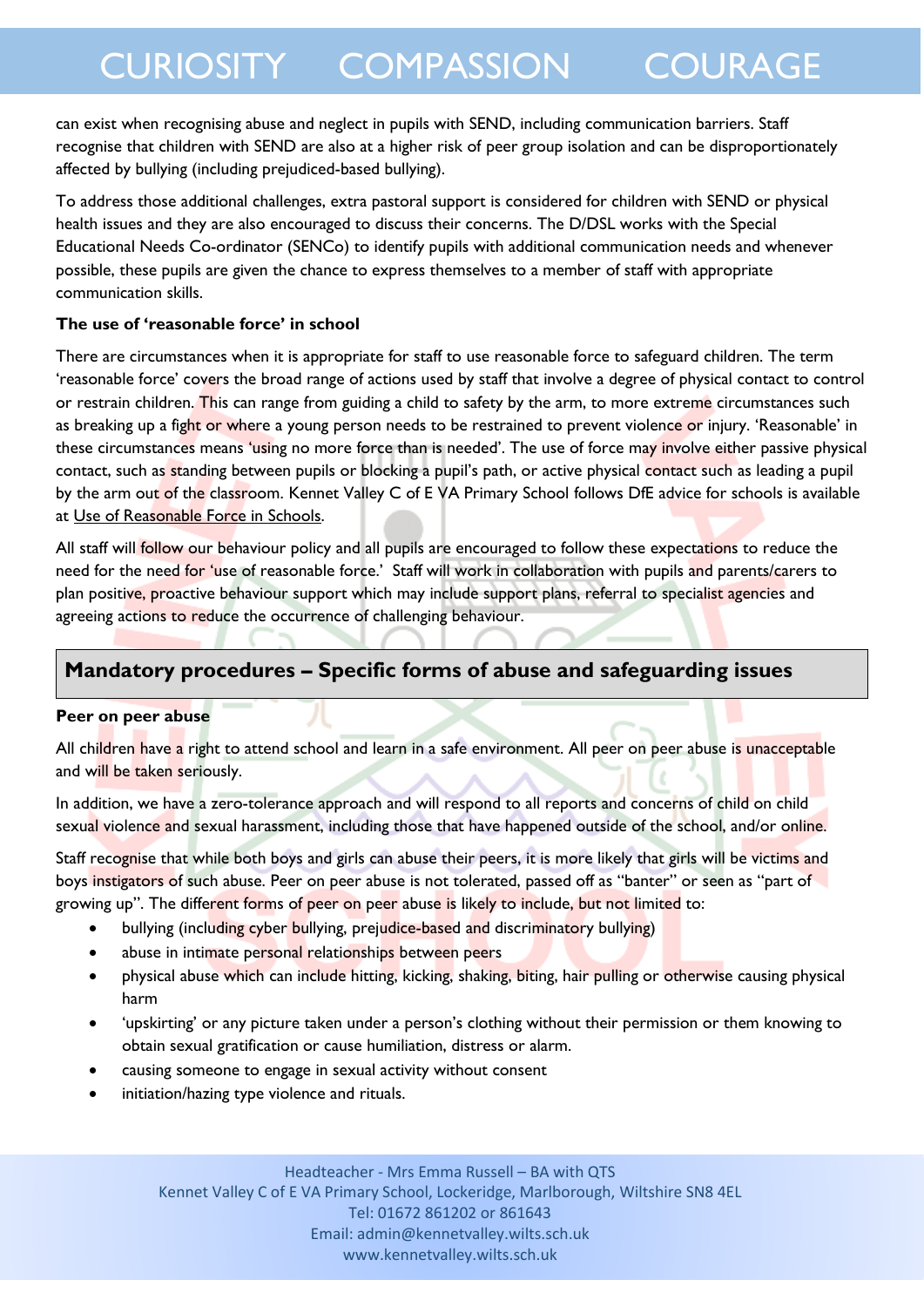- consensual and non-consensual sharing of nudes and semi-nude images and/or videos (also known as sexting)
- sexual violence and sexual harassment between children, as defined by Sexual offences act 2003 which considers rape, assault by penetration and sexual assault, all types of sexual violence. Sexual violence and sexual harassment can be between two children, or a group of children and can occur online and offline.

Consequently, peer on peer abuse is dealt with as a safeguarding issue, recorded as such and not managed through the systems set out in the school behaviour policy.

Any pupil who may have been victimised and/or displayed such harmful behaviours, along with any other child affected by peer on peer abuse, will be supported through the school's pastoral system and the support will be regularly monitored and reviewed.

We will address inappropriate behaviour (even if it appears to be relatively innocuous) as this can be an important intervention that may help prevent problematic, abusive and/or violent behaviour in the future.

We acknowledge that even if there are no reported cases of peer on peer abuse, such abuse may still be taking place and is simply not being reported. Staff maintain an attitude of 'it could happen here' where safeguarding is concerned.

We minimise the risk of peer on peer abuse by providing:

- a relevant, effective curriculum, that helps children to develop their understanding of acceptable behaviours, healthy relationships and keeping themselves safe. The curriculum is updated to reflect changes in legislation, and the mandatory teaching of Relationship Education, Relationship and Sex Education and Health Education
- established/publicised systems for pupils to raise concerns with staff, knowing they will be listened to, supported and valued, and that the issues they raise will be taken seriously
- training to all staff so they understand that peer on peer abuse can happen and are trained to be alert to any behaviours that could cause concern
- a clear procedure for all staff to report all incidents as a safeguarding concern to the school D/DSL.

The DSL will follow local and national guidance when there has been a report of sexual violence and harassment between children. This will include liaising with other professionals to develop robust risk assessments and multiagency safety planning with appropriate specialist targeted work for pupils who are identified as posing a potential risk to other children. This is done using a Contextual Safeguarding approach to ensure assessments consider risks posed by any wider environmental factors present in a child's life.

The NSPCC has a dedicated helpline 0800 136 663 to provide children who are victims of sexual abuse in schools with appropriate support and advice. The helpline also provides support to parents and professionals.

#### **Serious violence**

We are committed to success in learning for all our pupils as one of the most powerful indicators in the prevention of youth crime.

Our curriculum includes teaching conflict resolution skills and understanding risky situations to help our children develop the social and emotional skills they need to thrive.

Staff are trained to recognise both the early warning signs of contextual risks and that pupils may be vulnerable to exploitation and getting involved in gangs as well as indicators that a pupil is involved in serious violent crime. They are also aware of the associated risks and know the measures put in place to minimise such risks.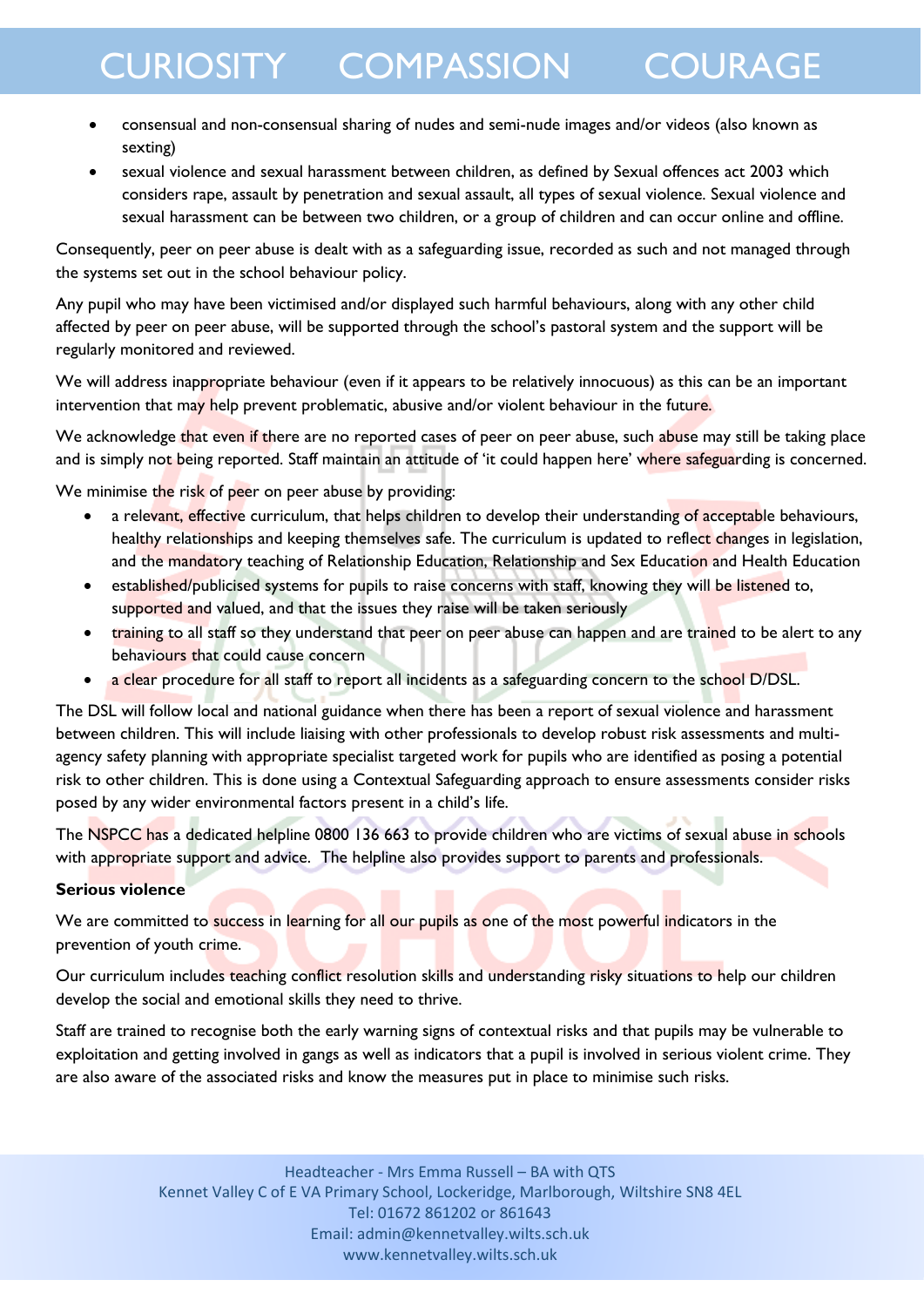#### **Missing children and children missing education**

Staff report immediately to the D/DSL, if they know of any child who may be:

- Missing whereabouts unknown or
- Missing education (compulsory school age (5-16) with no school place and not electively home educated)

The designated teacher for LAC and care leavers discusses any unauthorised/unexplained absence of Looked After Children with Virtual School when required.

The DSL shares any unauthorised/unexplained absence of children who have an allocated social worker within 24 hours.

Children who do not attend school regularly can be at increased risk of abuse and neglect. Where there is unauthorised/unexplained absence, and

- after reasonable attempts have been made to contact the family without success, the DSL follows the SVPP procedure and consults/refers to the MASH team as appropriate.
- there are no known welfare concerns about a pupil, we follow our procedures for unauthorised absence and report concerns to the Education Welfare Service.

#### **Mental health**

All staff are aware that mental health problems can be an indicator that a child has suffered or is at risk of suffering abuse, neglect or exploitation.

Staff understand that:

- abuse and neglect, or other potentially traumatic adverse childhood experiences can have a lasting impact throughout childhood, adolescence and into adulthood. Staff are aware of how
- these experiences can impact on children's mental health, behaviour and education.
- they have a duty to observe children day-to-day and identify those whose behaviour suggests that they may be experiencing a mental health problem or be at risk of developing one.

If staff have a mental health concern about a child that is also a safeguarding concern, they will report this concern using the agreed reporting mechanisms.

#### **Domestic abuse**

Staff understand that domestic abuse is any incident or pattern of incidents of controlling, coercive, threatening behaviour, violence or abuse between those aged 16 or over who are, or have been, intimate partners or family members regardless of gender or sexuality. The abuse can encompass but is not limited to: psychological; physical; sexual; financial; and emotional harm.

The DSL liaises with partner agencies as part of 'Encompass' in Wiltshire. When police are called to an incident of domestic abuse, where there are children in the household who have experienced the domestic incident, the DSL ensures the organisation receives up to date relevant information about the child's circumstances and will ensure key staff provide emotional and practical support to the child according to their needs.

#### **Preventing radicalisation**

Protecting children from the risk of radicalisation is part of schools' wider safeguarding duties, and is similar in nature to protecting pupils from other forms of harm and abuse.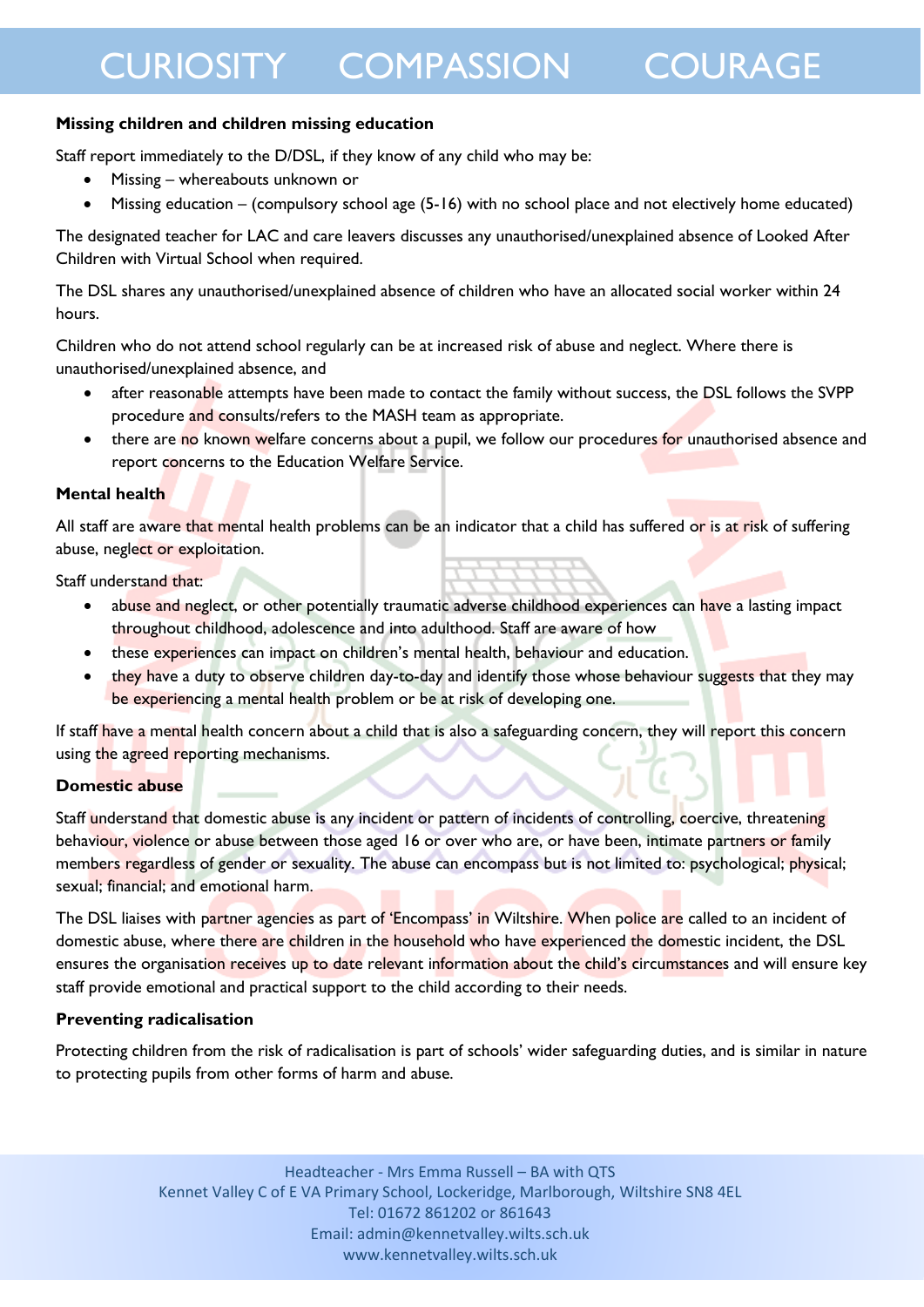Staff use their judgement in identifying pupils who might be at risk of radicalisation and speak to the D/DSL if they are concerned about a pupil. The D/DSL will always act proportionately and this may include making a Prevent referral to the Channel support programme or to the MASH.

#### **Female Genital Mutilation (FGM)**

FGM is illegal in the UK and a form of child abuse with long-lasting harmful consequences. Staff will inform the D/DSL immediately if they suspect a girl is at risk of FGM. We will report to the police any 'known' cases of FGM to the police as required by law.

### **Staff training**

#### **Induction**

**The welfare of all our pupils is of paramount importance. All staff including governors and regular volunteers are informed of our safeguarding policy and procedures including online safety, at induction.** 

#### **Our induction for staff also includes:**

- Plan of support for individuals appropriate to the role for which they have been hired
- Confirmation of the conduct expected of staff within the school our Staff Behaviour Policy
- Opportunities for a new member of staff to discuss any issues or concerns about their role or responsibilities
- Confirmation of the line management/mentor process whereby any general concerns or issues about the person's ability or suitability will be addressed.

#### **Safeguarding training**

This training is for all staff and is updated every 3 years as a minimum to ensure staff understand their role in safeguarding. Any member of staff not present at this whole school session will undertake this statutory training requirement on their return.

In addition, all staff members receive safeguarding and child protection updates (for example, via email, e-bulletins, staff meetings) as necessary and at least annually. All staff also receive training in online safety and this is updated as necessary.

#### **Advanced training**

The D/DSL has additional multi agency training which is updated every two years as a minimum. The D/DSL also attend multi-agency courses relevant to school needs. Their knowledge and skills are refreshed at least annually eg via e-bulletins or safeguarding networking events with other D/DSLs. The D/DSL attend a Wiltshire MASH tour.

#### **Safer Recruitment**

At least one person on any appointment panel has undertaken Safer Recruitment Training. This training is updated every five years as a minimum.

#### **Preventing Radicalisation**

All staff undertake Prevent awareness training.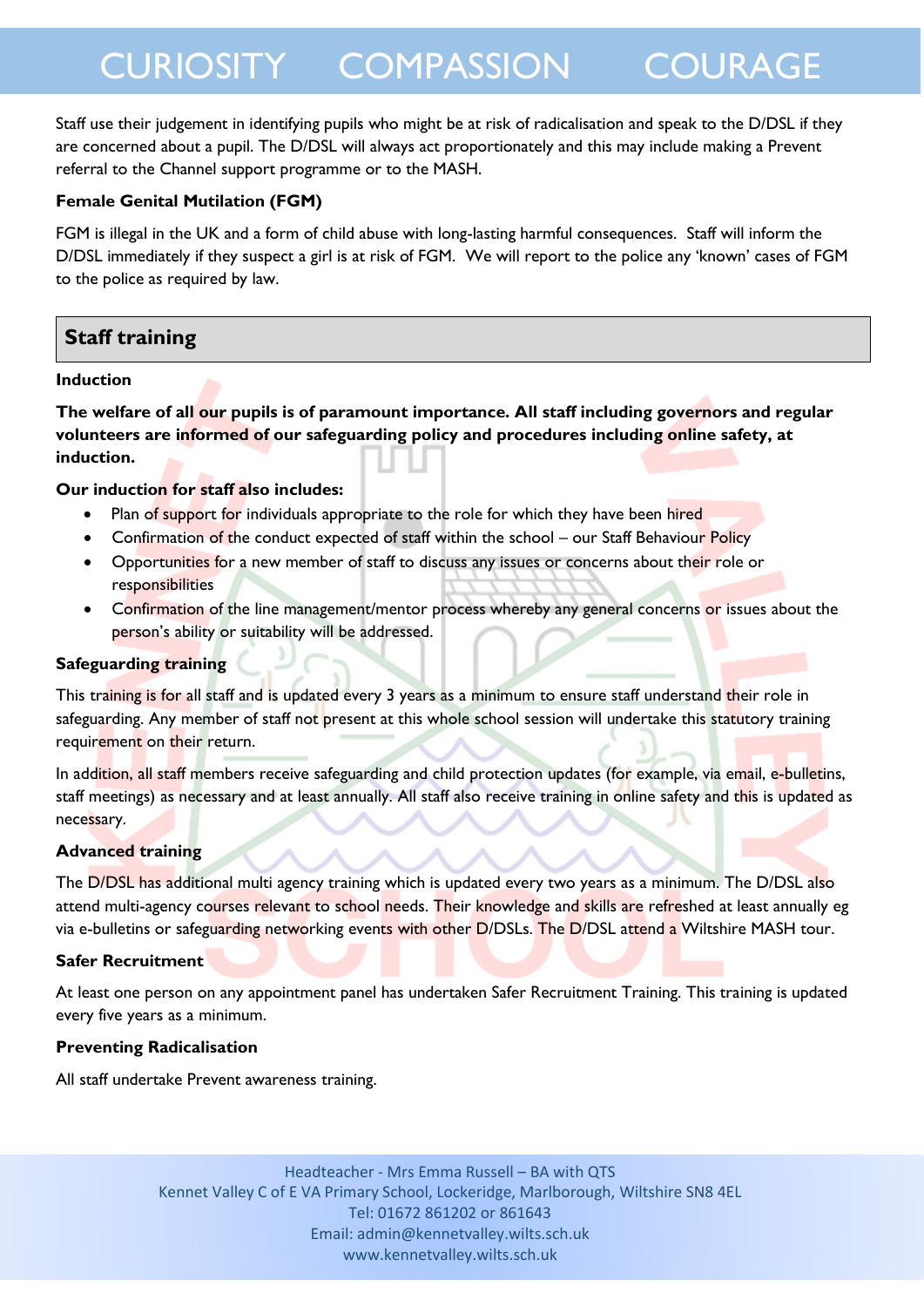#### **Staff support**

Due to the demanding, often distressing nature of child protection work, we support staff by providing an opportunity to talk through the challenges of this aspect of their role with a senior leader and to seek further support as appropriate.

#### **Governors**

As well as the school's safeguarding induction programme, governors are encouraged to complete face to whole school safeguarding and child protection training. In addition, governors may attend face training for governors provided by Wiltshire Council.